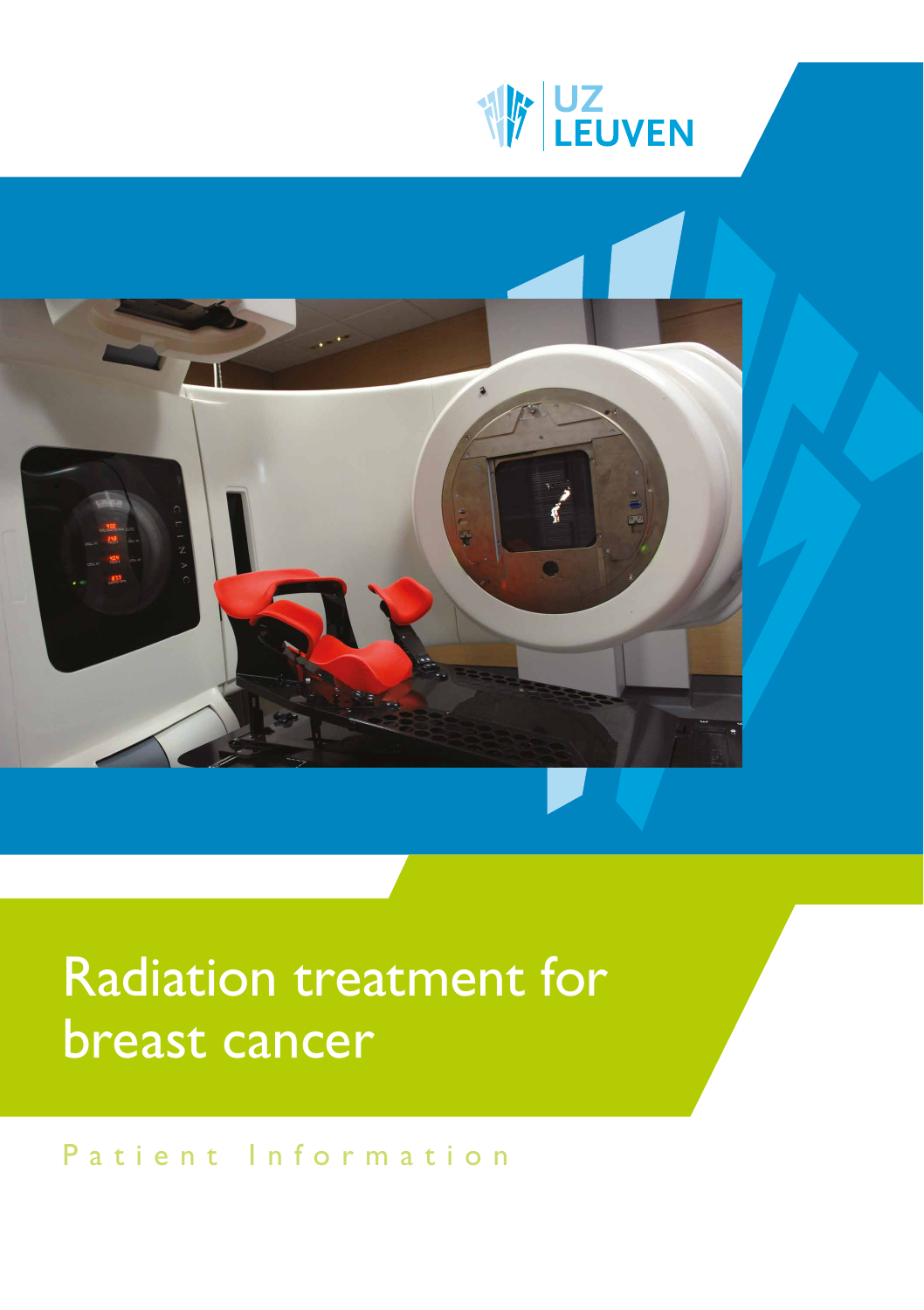| <b>INTRODUCTION</b>                                            | 3  |
|----------------------------------------------------------------|----|
| POTENTIAL PHYSICAL REACTIONS                                   |    |
| <b>FOLLOWING RADIATION TREATMENT</b>                           | 4  |
| <b>SKIN</b>                                                    | 5  |
| <b>Recommendations</b><br><b>DIFFICULTY SWALLOWING</b>         | 9  |
| <b>Recommendations</b><br><b>FATIGUE</b>                       | 10 |
| <b>Recommendations</b><br>FLUID BUILD-UP IN THE CHEST (OEDEMA) | П  |
| <b>RECOMMENDATIONS</b><br>LYMPHOEDEMA IN THE ARM               | 12 |
| <b>RECOMMENDATIONS</b><br><b>COPING WITH THE TREATMENT</b>     | 13 |
| <b>FURTHER INFORMATION</b>                                     | 15 |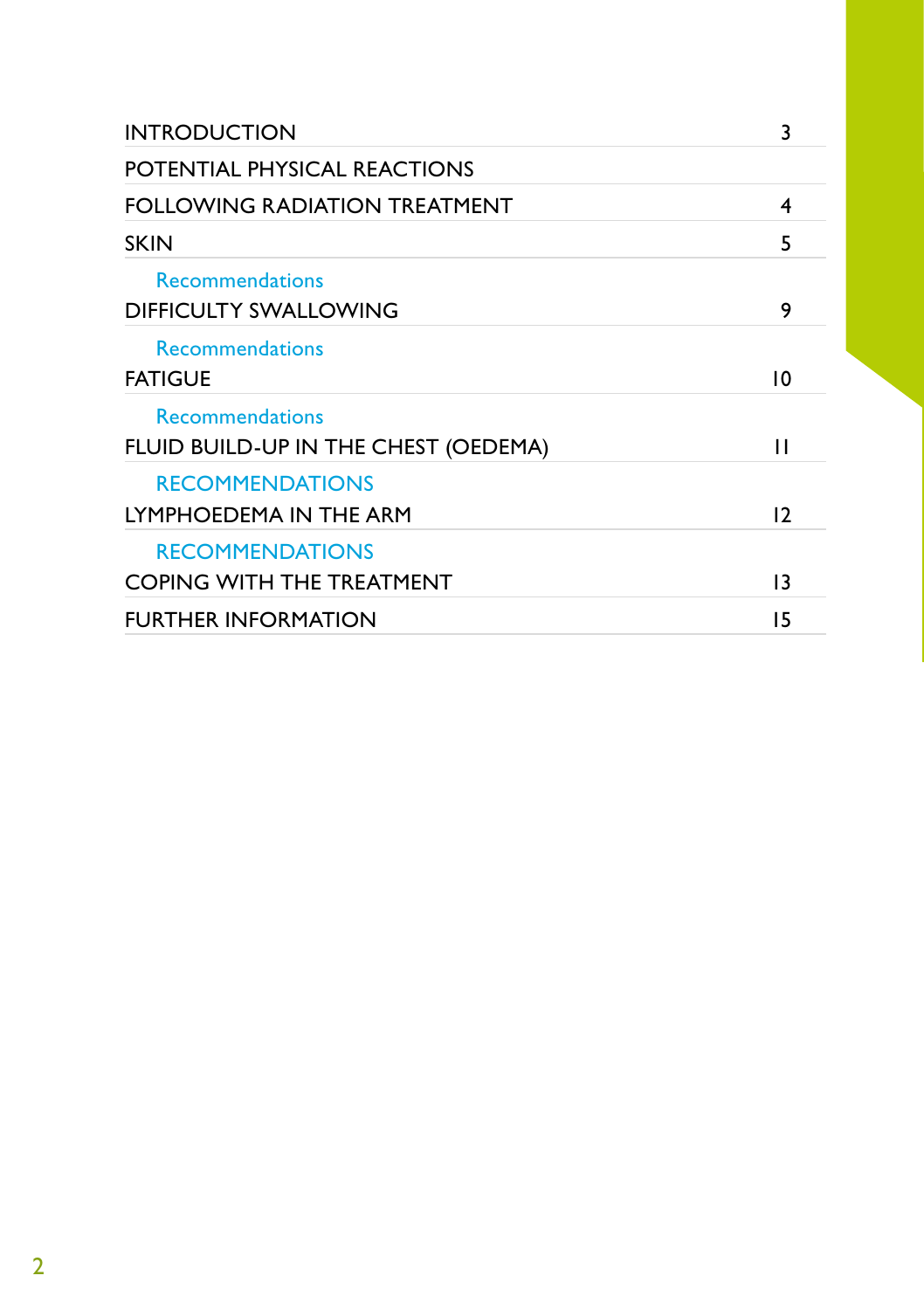This information brochure aims to help and support women, who have been diagnosed with breast cancer, during radiation treatment, to enable them to better understand and accept the physical changes that are affecting their body.

When a woman is diagnosed with breast cancer, she faces a difficult time due to the treatment itself and the consequences of it. The feeling of being less of a woman because of a drastic change in self-image can have a serious impact on a woman's quality of life.

No doubt you will have questions or struggle with problems that are not covered in detail in this brochure; if so, please do not hesitate to contact the nursing staff or doctors. They will be happy to help and ensure that your treatment proceeds as seamlessly as possible.

We wish you a speedy recovery.

The Radiation Department Medical Team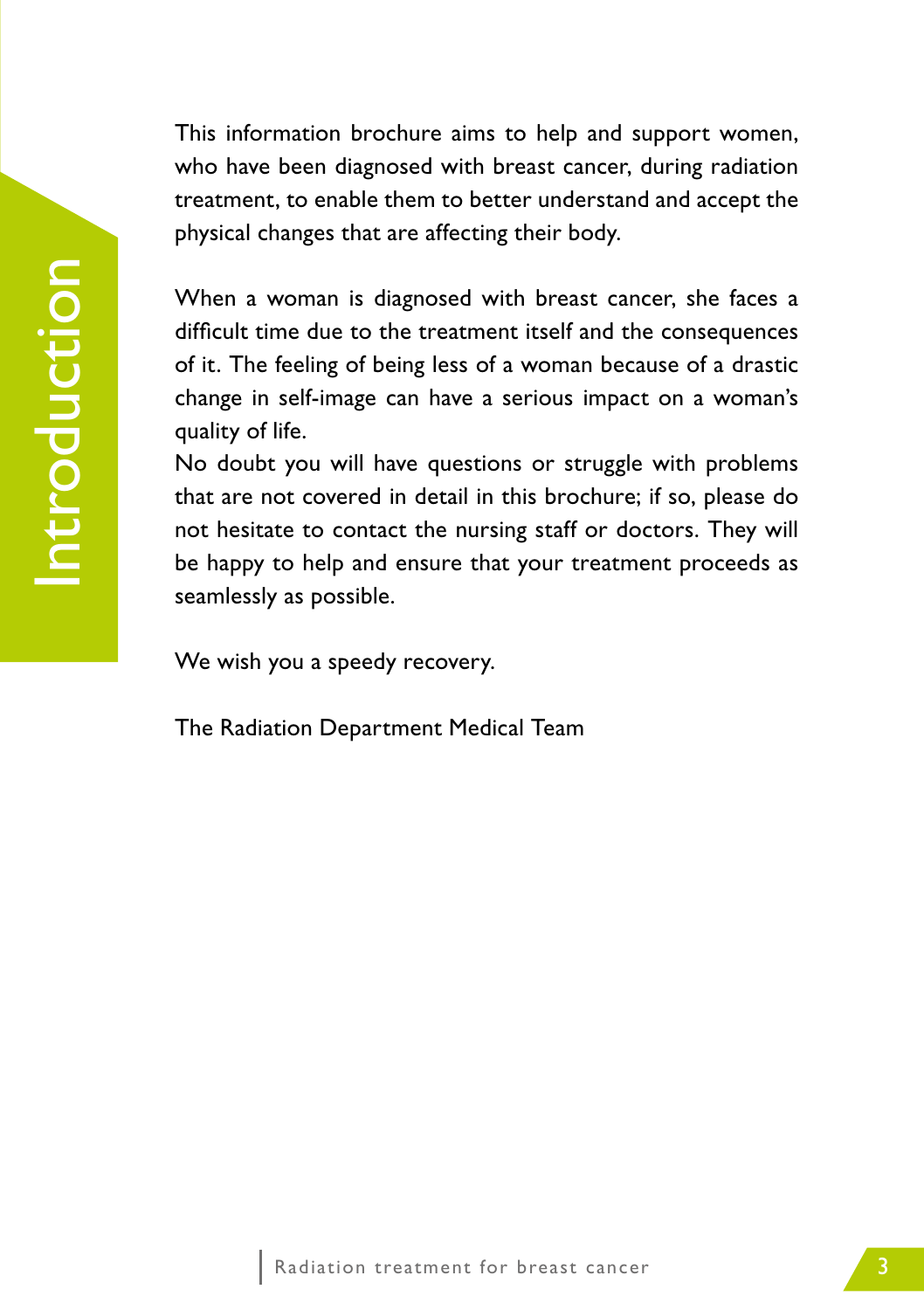# POTENTIAL PHYSICAL REACTIONS FOLLOWING RADIATION TREATMENT

Radiation only has an impact on the part of the body that is irradiated. Local side effects may occur depending on the location of the radiation treatment. Some people suffer a lot of side effects, others very few. The seriousness of potential side effects is not related to the results of the treatment: having no side effects does not mean that the radiotherapy is not having an impact. Any side effects during the radiation treatment and will heal completely once the treatment has been completed. This may take several weeks.

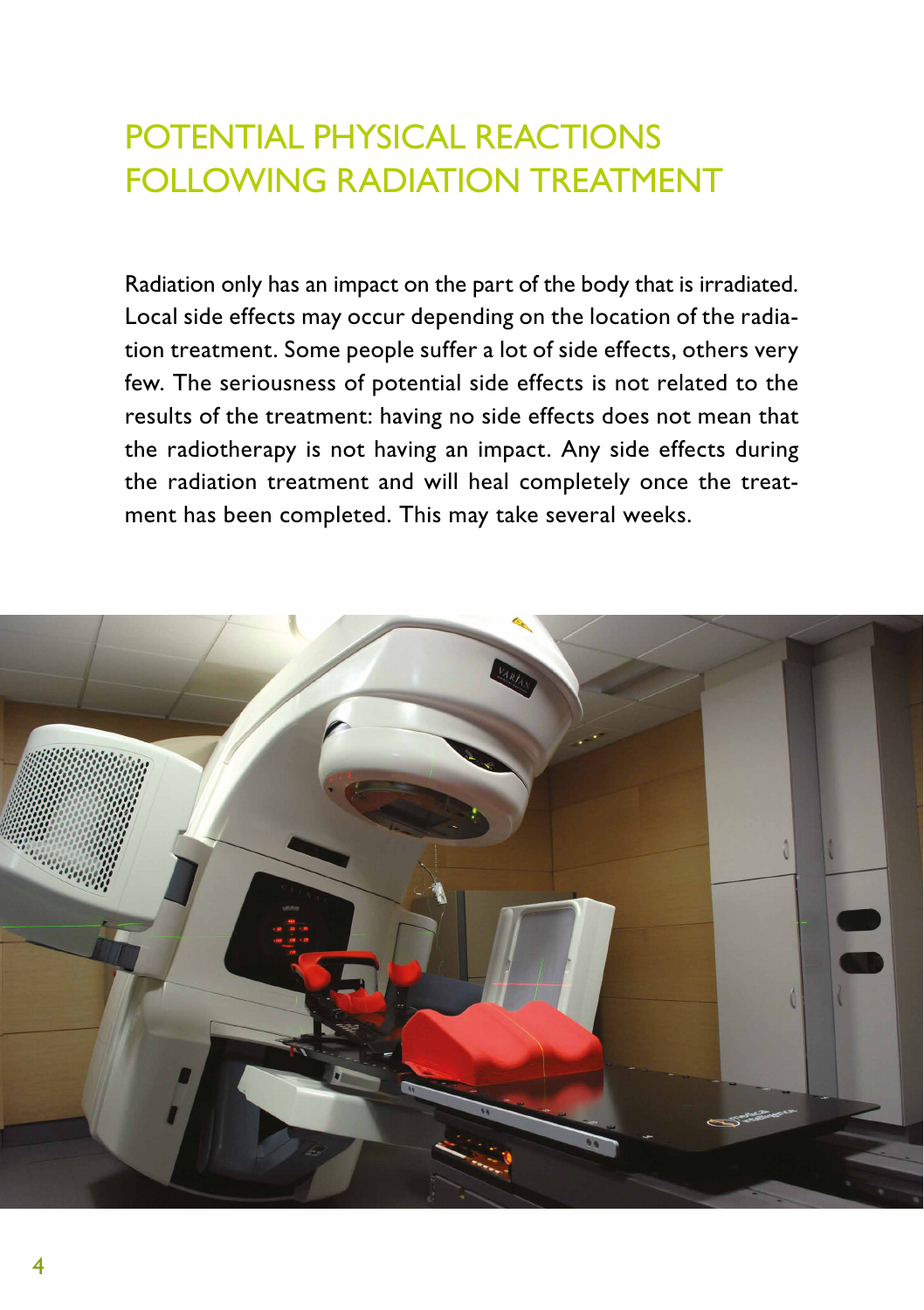### **SKIN**

Externally applied radiation has to pass through the skin to reach the body part that needs to be irradiated.

Your skin may become drier and more sensitive as a result and the irradiated area may start to itch. The skin may remain flaky and discoloured until long after the treatment has been completed.

The intensity of the skin reaction depends upon a number of factors, i.e. the type of radiation, the applied dose, whether or not you are also having chemotherapy and the site of the radiation treatment will determine any changes in the skin. A small amount of radiation leaves the body again on the opposite side of where it entered the body, which means that your back and neck can also become discoloured. Any reaction of the skin can be painful, e.g. when touched by clothing.

Skin reactions tend to occur around the third week of the treatment and will gradually get worse thereafter. The skin usually becomes pale to dark red and sometimes sensitive areas may occur, possibly with blisters and small open wounds. In the worst case scenario the open wounds will develop into wet patches. They mainly occur in skin folds (folds in the neck, underarm, underneath the breasts, etc.) and may get worse, even after the radiation treatment has been completed.

The skin will start to heal again after the last radiation session. Minor skin reactions tend to heal from one to two weeks after the treatment. More severe skin reactions only start to heal two to four weeks after the treatment. Discolouration of the skin will generally start to fade after a few weeks, but this can take several months.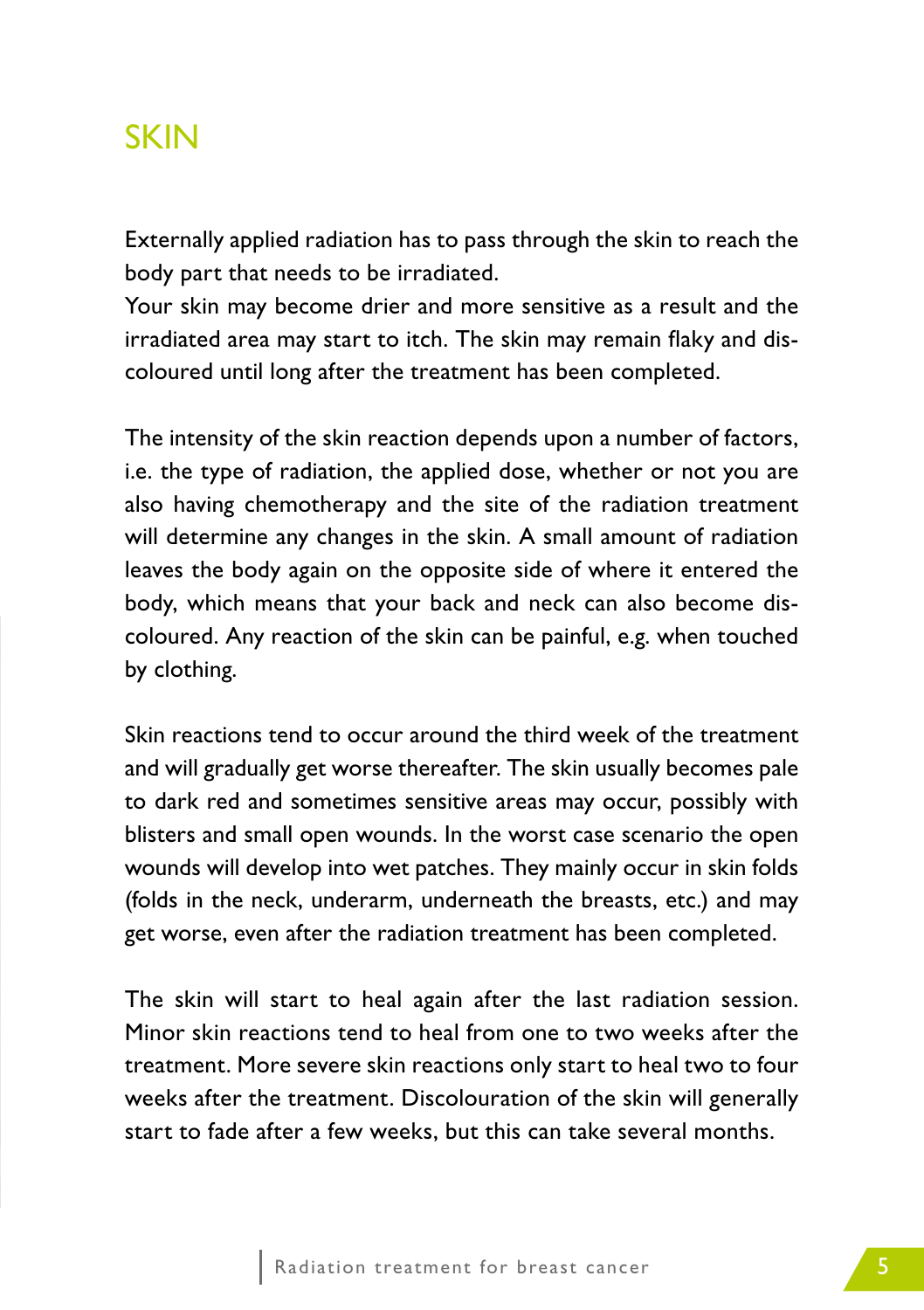Always consult your doctor or nurse if your skin becomes dark red and/or is painful and/or develops a burning sensation, or if blisters start to form and the skin becomes wet and sticky. In the event of severe skin problems you can obtain additional advice from the wound care nurse (by appointment only). Any advice and care you will receive are free of charge; you will only be charged for any products that are used.

#### **RECOMMENDATIONS**

These recommendations only apply to the areas of the body that have been irradiated. The rest of your body does not require this level of care.

#### **During radiation treatment**

- $\chi$  Protect your skin from additional irritation, wounds and infection throughout the treatment and until the skin has completely healed.
- $\chi$  Apply a moisturising cream (Flamigel®). This type of cream can also be used if your skin is itchy or very dry. We recommend that the cream be applied to irradiated skin up to maximum twice a day from the first day of the radiation treatment.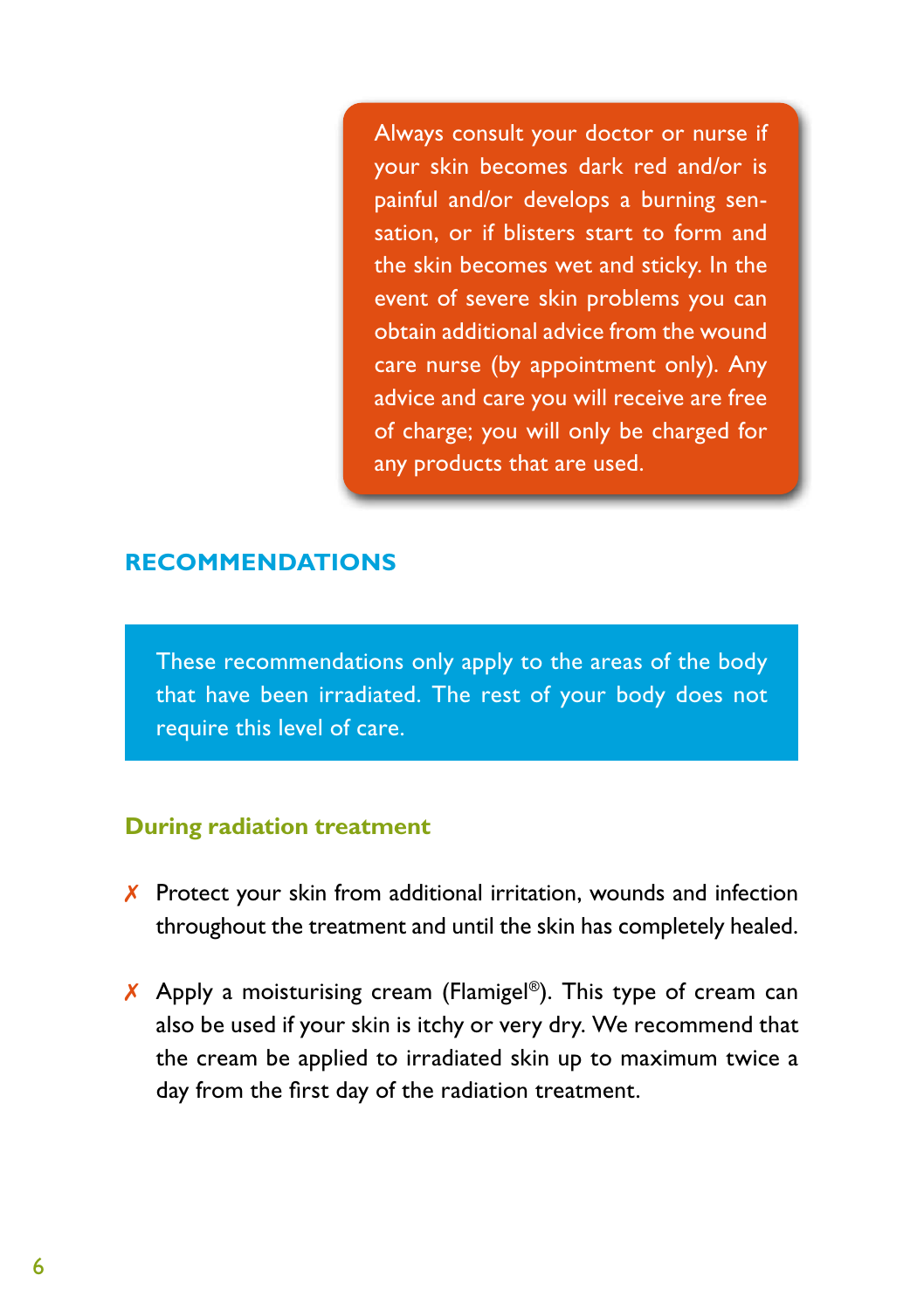- $\chi$  Taking a shower is preferable to having a bath. If any of the markings disappear it is not advisable to try to reapply them yourself.
- $\chi$  Use lukewarm rather than hot water when washing. Hot water tends to dry out the skin even more.
- $\chi$  Choose a hydrating neutral pH type of soap (e.g. glycerine soap).
- $\chi$  Carefully wash the breast area with a soft flannel, patting it gently rather than rubbing it.
- $\chi$  Dry the skin carefully, again patting rather than rubbing and ensure that skin folds are properly dry.
- X Don't use a hot water bottle or electrically heated cushion.
- $\chi$  Avoid using deodorants that contain alcohol.
- $\chi$  Do not wax/shave your armpits during the radiation treatment.
- $\chi$  Do not scratch or rub if you suffer from itchy or burning skin. A cold flannel or gel cushion that has been stored in the fridge can help. Wrap the cold gel cushion in a cover before placing it against the skin.
- $\chi$  Avoid wearing scratchy or tight clothing. Don't wear a tight bra or corset if possible. If you do wear a bra insert a soft cloth to protect your skin. You could wear a cotton vest underneath your bra.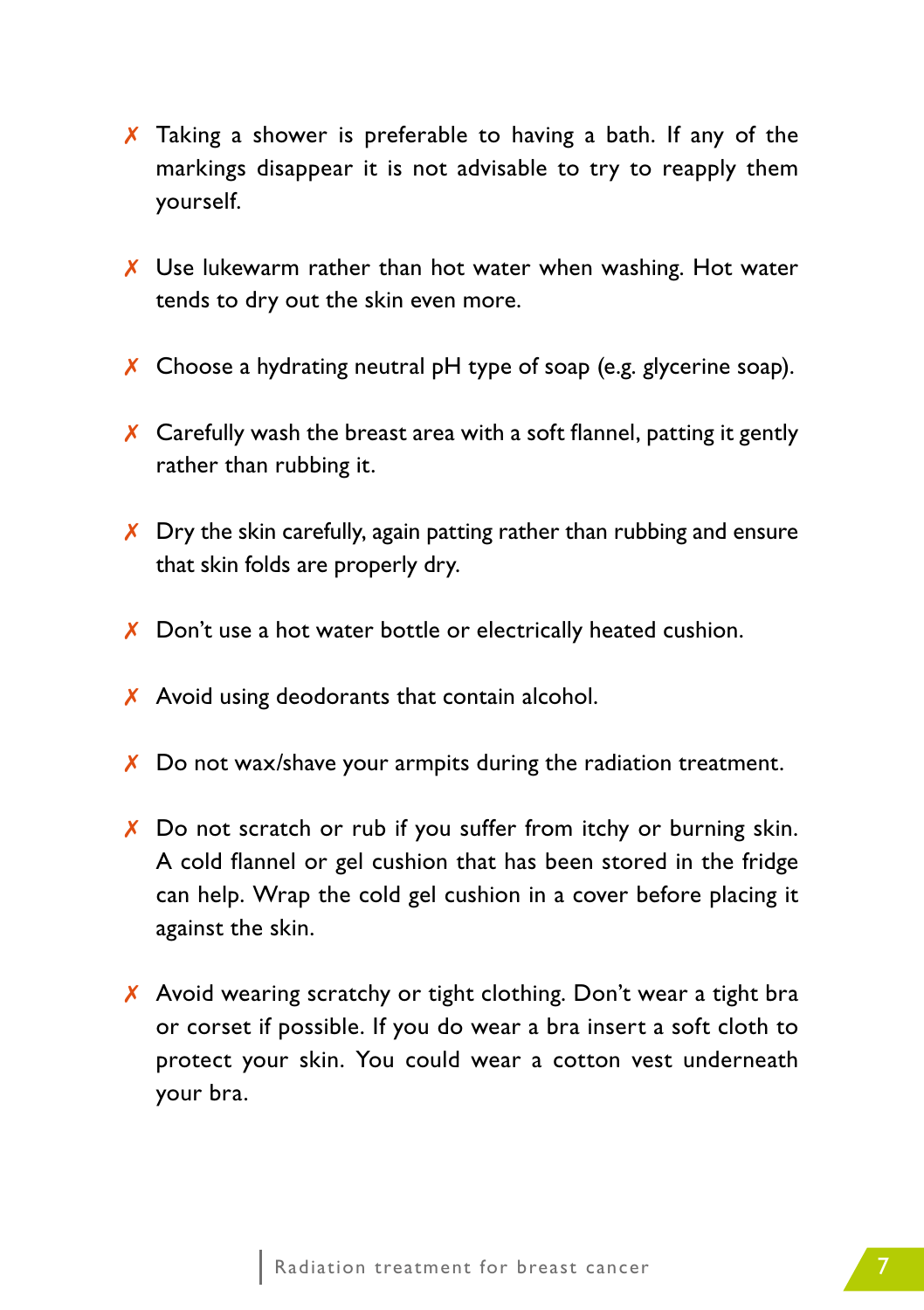- $\chi$  It is advisable to wear cotton clothing if it comes into direct contact with irradiated skin.
- X Protect your skin from direct sunlight. Sunscreens don't keep out the sun completely and can cause irritation.

### **After the radiation treatment**

#### The first few weeks after the treatment

- You should continue to observe the above mentioned recommendations until your skin has healed completely.
- Wait before acquiring a final set of dentures until your skin has healed completely . This will take four to six weeks.

#### Up to one year after the treatment

- Protect your skin from direct sunlight.
- Use a sunscreen with factor 30 or higher if your skin is exposed to the sun.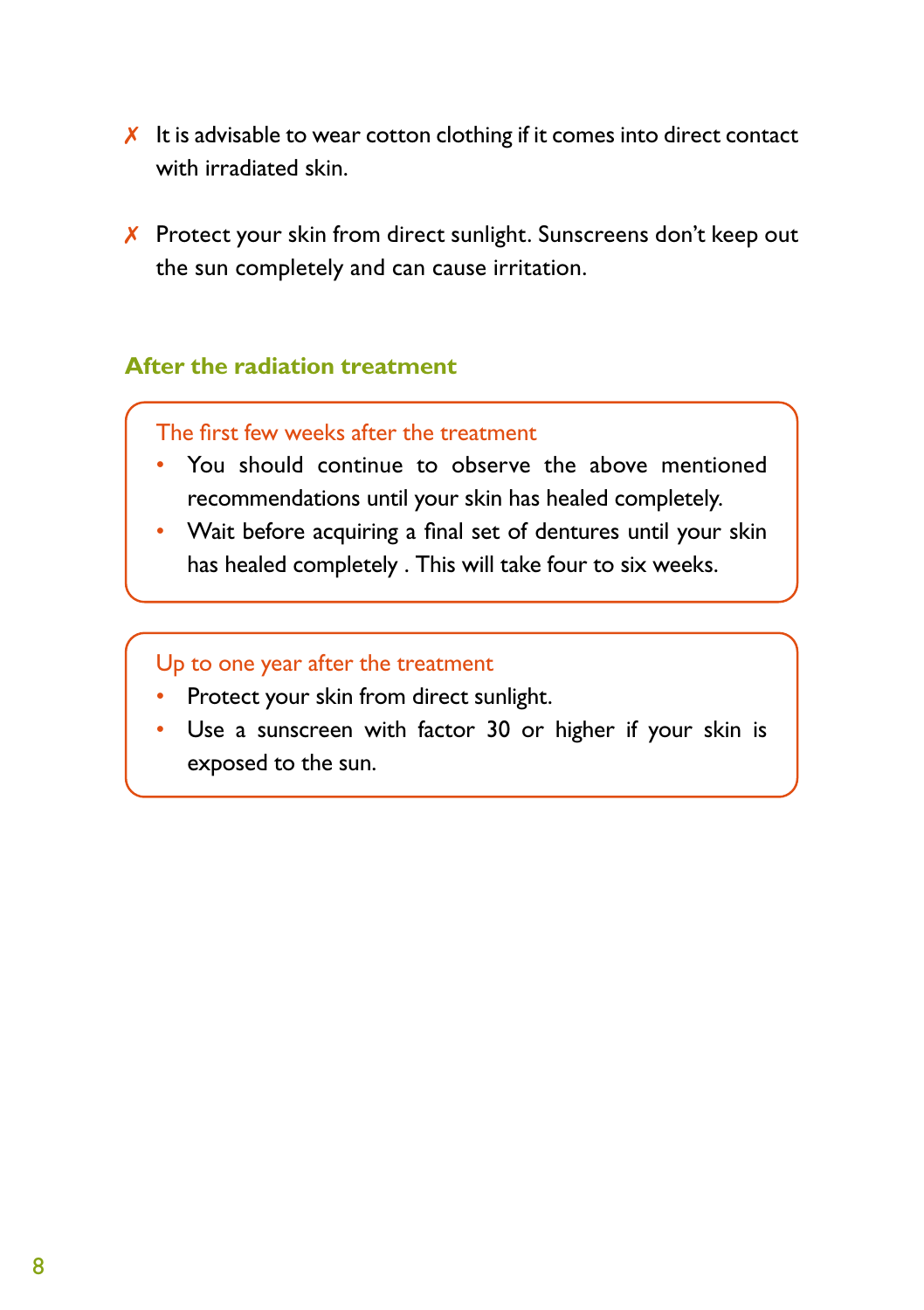## DIFFICULTY SWALLOWING

When certain glands (e.g. those behind the sternum) are irradiated you may start to have difficulty swallowing after a while, due to the fact that part of the oesophagus will also be irradiated. Difficulty swallowing usually starts around the second week of the

radiation treatment. Once the treatment has finished the pain will soon reduce and disappear after a few days.

Always consult your doctor or nurse if you suddenly have more difficulty swallowing or you experience a burning sensation when swallowing.

### **RECOMMENDATIONS**

If you have difficulty swallowing you can take a mild painkiller (Dafalgan®, Perdolan®, etc.). You can also take a tablespoon of Syngel® (available on prescription from your doctor) before you eat to alleviate the pain locally.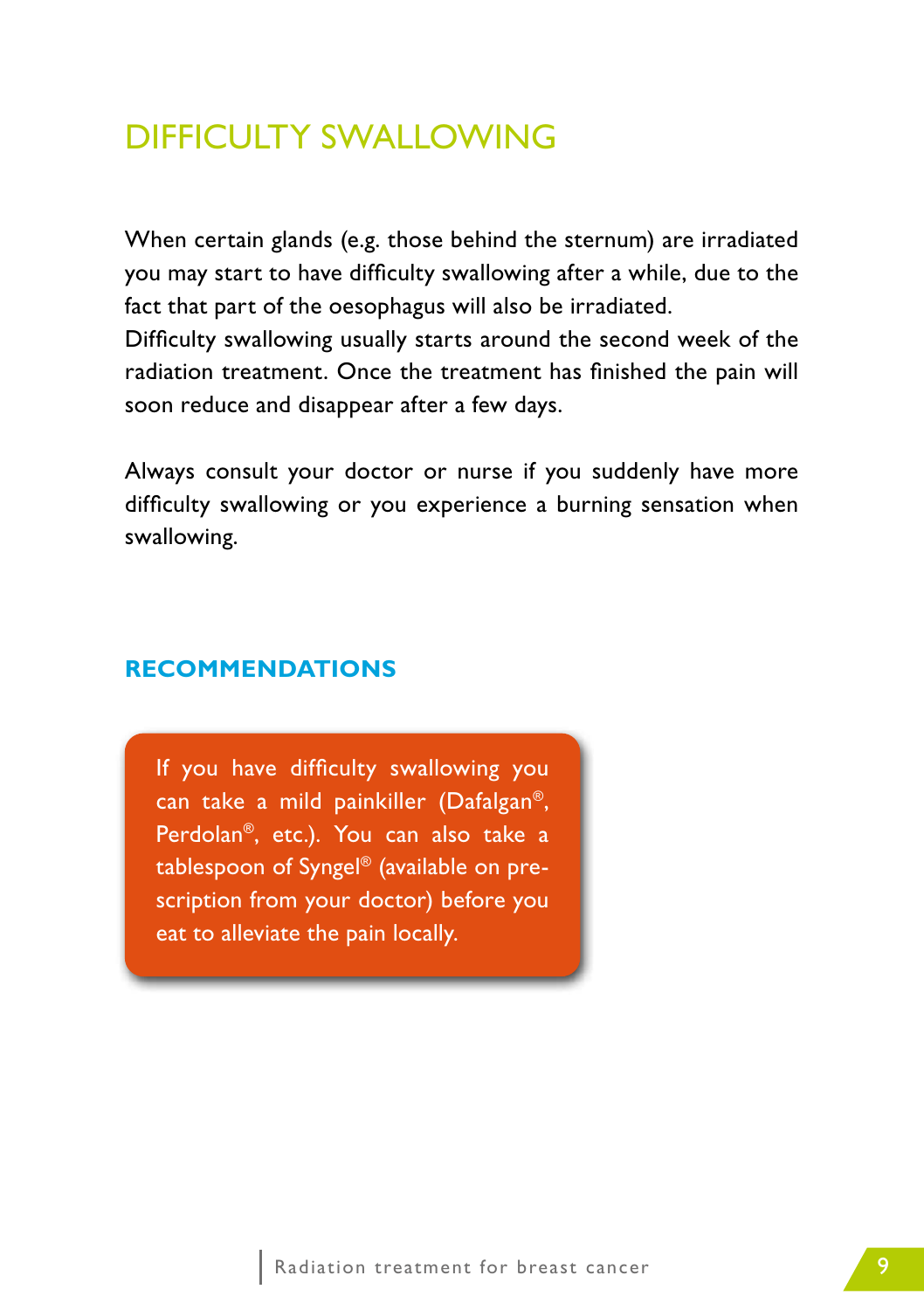# **FATIGUE**

Fatigue was underestimated for years in people diagnosed with cancer. Nowadays, fatigue is considered one of the most common side effects of the disease and its treatment.

The number of patients suffering from fatigue and its severity vary and depend upon the duration and type of treatment. Usually it relates to general fatigue, which might occasionally occur at the start of the treatment but becomes increasingly severe towards the end of the treatment. It may vary from mild tiredness to a feeling of complete exhaustion. These symptoms are usually due to the combination of different treatments you had to undergo, or to the fact that your body requires additional energy for your physical and psychological recovery. The main thing is to listen to your body and if necessary, have a break in the afternoon for example. Try to maintain your normal day to day routine where possible though.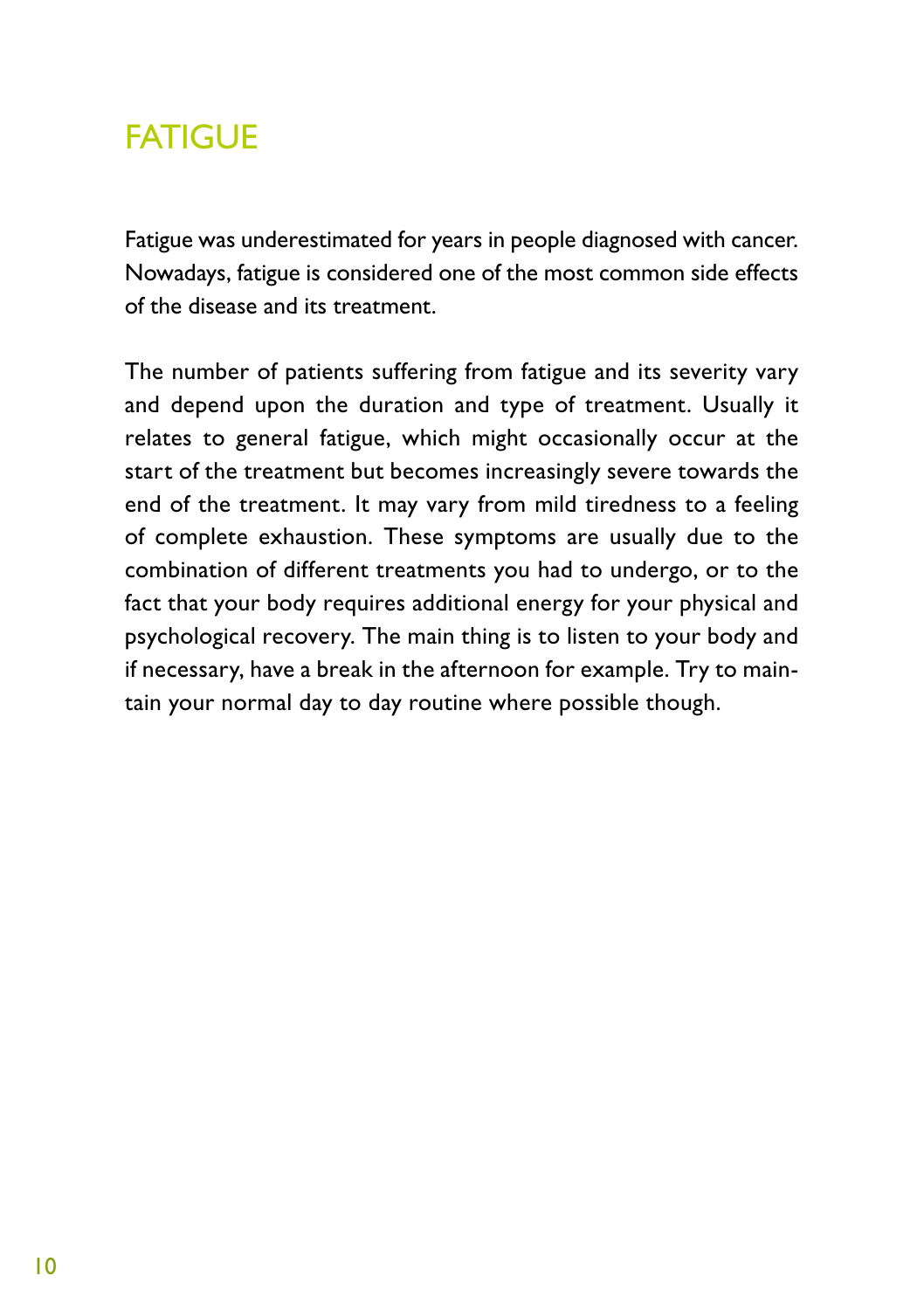# FLUID BUILD-UP IN THE CHEST (OEDEMA)

The radiation site may develop a degree of swelling, which is referred to as oedema. Usually the swelling is limited to a slightly swollen chest.

> Chest oedema, similar to skin discoloration, is temporary. Consult your doctor or nurse if your arm becomes red, feels hot, swells considerably and is exceptionally painful. You should also contact the department if you develop a fever.

### **RECOMMENDATIONS**

- $\chi$  If you wear a bra choose a loose fitting model.
- $\chi$  If you have been fitted with a temporary breast prosthesis make sure it has a soft feel and doesn't rub. A cotton vest underneath the prosthesis may provide additional protection for the skin.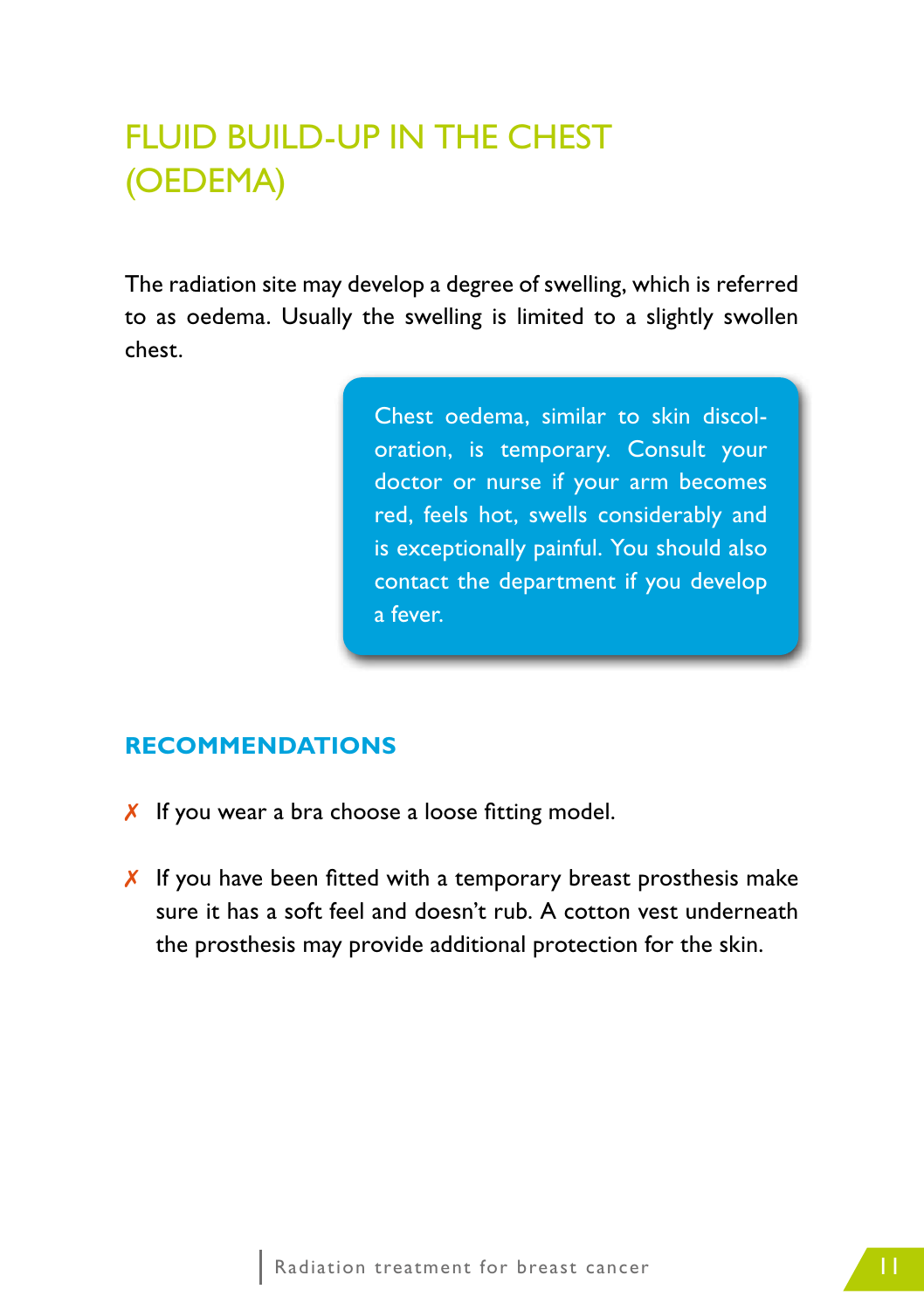# LYMPHOEDEMA IN THE ARM

Removal of the lymph glands from the armpit (axillary clearance) may slow down the flow of lymphatic fluid to your blood circulation on that side of the body. As a result this fluid may accumulate so that your arm will swell by a few centimetres, making the skin feel tight. This process is referred to as lymphoedema.

The lymphatic vessels and glands also play an important role in fighting infection. The removal of several glands will compromise this function to some extent. That is why any kind of wound, insect bite or small superficial infection can lead to an infection of the lymphatic vessels, resulting in swelling, red patches, a general feeling of malaise and fever.

### **RECOMMENDATIONS**

- $\chi$  Avoid overexerting your arm.
- $\chi$  Avoid lifting heavy loads where possible. Avoid repeating the same movement time and again. You will soon find out for yourself what the maximum load is that your arm will support.
- $\chi$  Do not wear tight clothing or jewellery.
- $\chi$  Regular blood samples, drips and blood pressure measurements are not advisable on the arm in question.
- $\chi$  Avoid bathing in temperatures in excess of 38°C, taking a sauna, extremely cold and powerful water jets.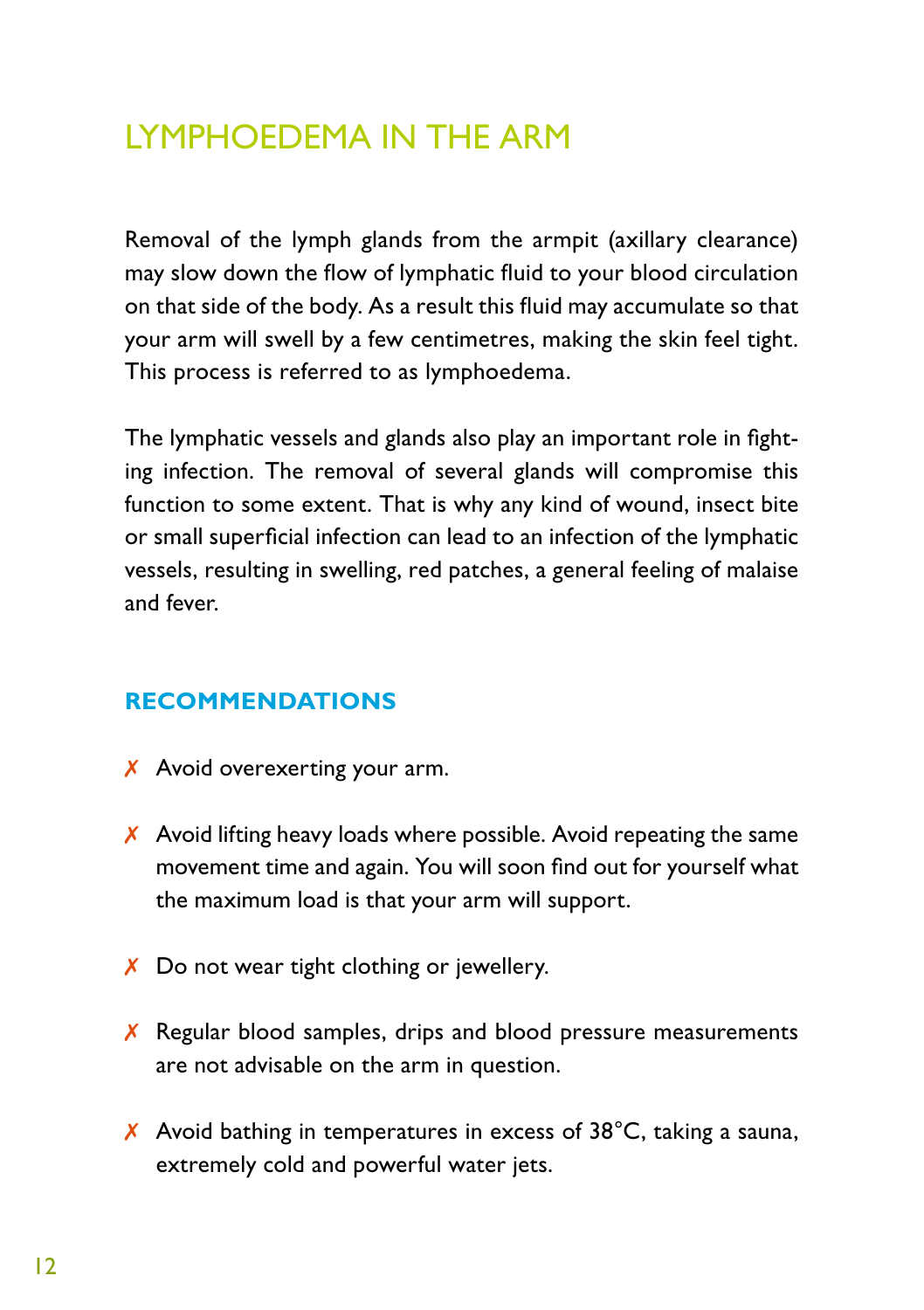- $\chi$  Avoid scratches, be careful when cutting your nails, etc.
- $\chi$  Disinfect small wounds and notify your GP at the first sign of an infection.

Always consult your doctor or nurse if the arm in question has been injured, if it becomes red, feels hot, swells or is painful. You should also consult a doctor or nurse if you develop a fever and have difficulty moving your arm.

## COPING WITH THE TREATMENT

It is quite normal to feel emotional or even anxious and to sometimes have trouble coping with everything that's happening to you. Clear, detailed information about the treatment can make it easier to cope with the situation.

If you feel anxious, unsure or very emotional during or after the treatment, remember that there are quite a few people around you who care very much about you. Talk to your family, friends, etc. about how you feel. It will help them understand your emotions and make it easier for them to support you. You can also contact the department doctors and nursing staff at any time.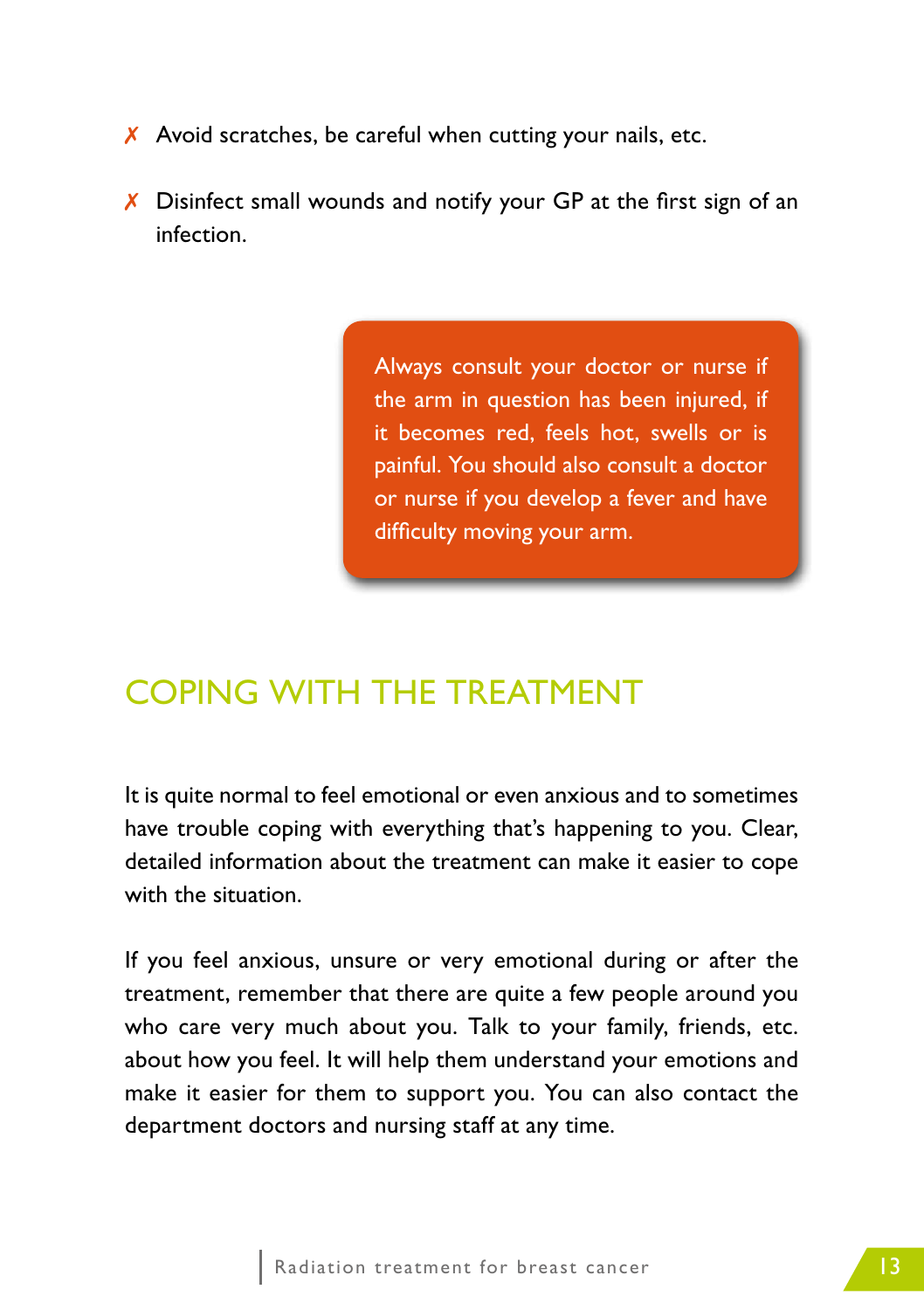You, and those around you who are interested, are always welcome to join one of the tours that are organised at the radiation department every two weeks.

The departmental social worker is also available to discuss specific problems. You can make an appointment with her via the nursing staff.

Finally, you might be inclined to share your feelings with people who have had a similar experience. Further information on a self-help group in your area can be obtained via the social worker or cancer helpline, tel. 0800 35 445.



You can contact us during office hours on +32 16 34 76 00, both during and after your radiation treatment.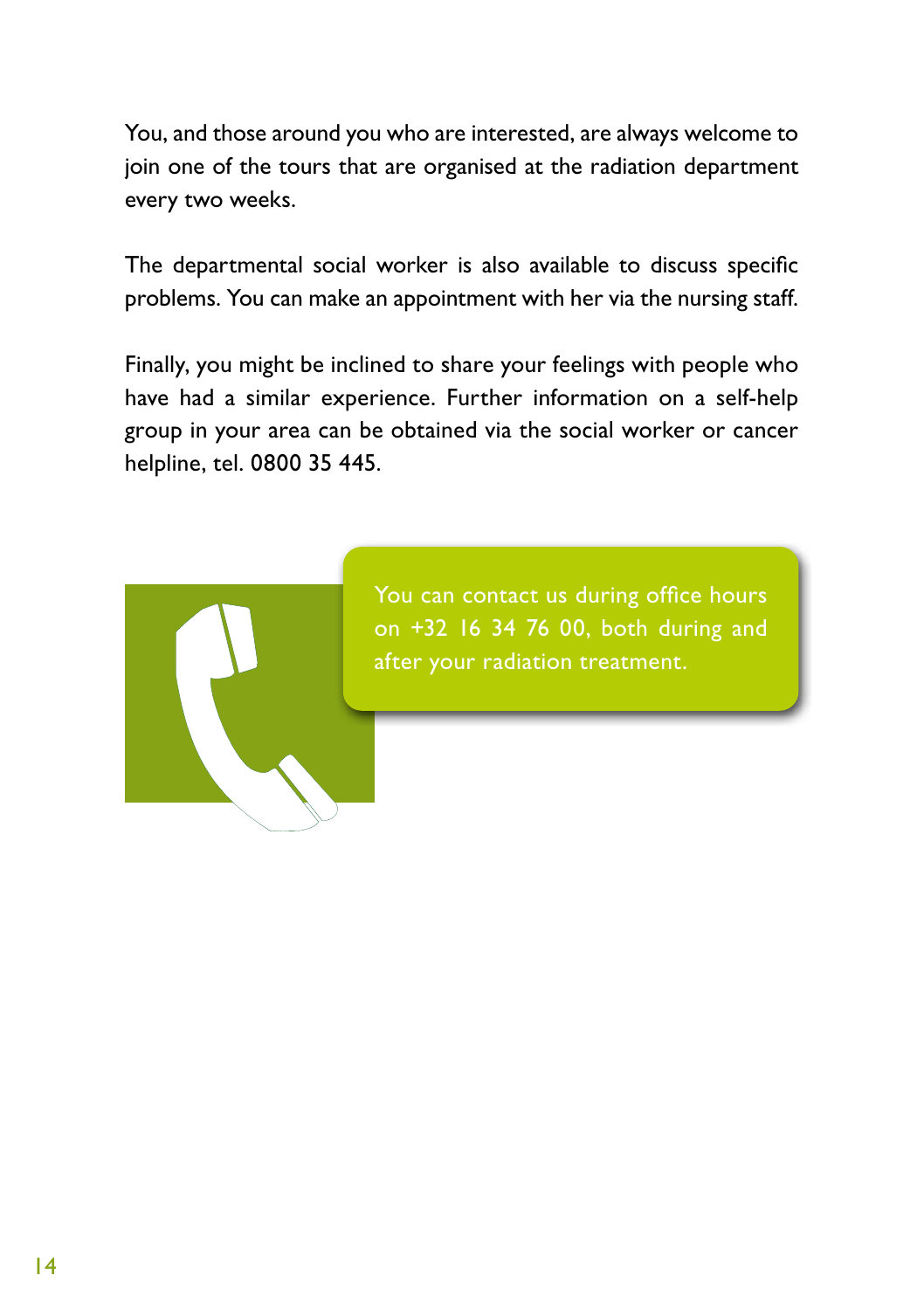# FURTHER INFORMATION

This brochure is based on a combination of material gained from different information brochures and from practical experience.



The following is a list of some of the information brochures available from the department:

- $\boldsymbol{X}$  Find out more about breast cancer
- ✗ Proactive Approach to Rehabilitation after breast cancer
- $\boldsymbol{X}$  Fellow cancer patients
- $\chi$  Informative and interactive sessions for cancer patients and the people around them
- ✗ Website: [www.uzleuven.be/en/radiation-oncology](http://www.uzleuven.be/en/radiation-oncology)